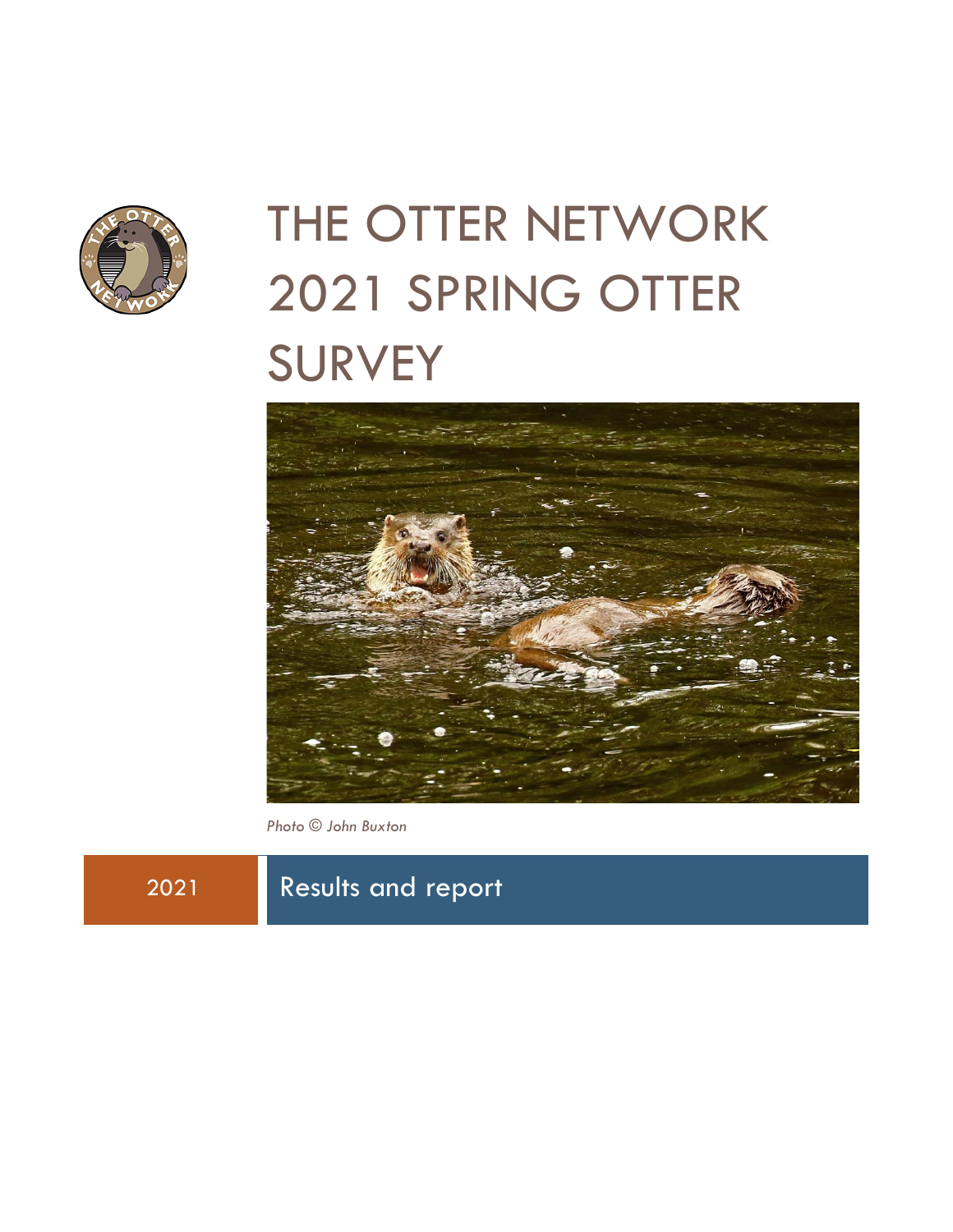### **R E S U L T S A N D R E P O R T**

## SUMMARY OF RESULTS

The 2021 Spring Otter Survey run by The North East Otter Network took place over the weekend of 24<sup>th</sup>/25<sup>th</sup> April. The Survey was once again affected by the Covid-19 pandemic, although nowhere near as severely as in 2020.

Whilst the number of volunteers and patches surveyed was back up to 2019 levels, the fact that we were not able to run any field training events for new volunteers meant that there were still large gaps in the coverage – particularly in the Tees Valley - that we had hoped to be able to fill. As a result, the number of otter territories identified is slightly down on 2019 at 45, but this should not be taken to mean that the otter population is declining.

For the second year running the weather was fine and dry across the whole survey area. In fact, it was extremely dry and river levels were reported to be very low across the whole survey area. This has pluses and minuses when conducting surveys as it makes looking under bridges easier but finding tracks in hard baked mud and silt is very difficult.

Once again, I will emphasise that **not** finding otter signs is just as important as finding lots of spraint and/or tracks as this tells us that otters are not using those areas, this is why we request that everyone records **all** the sites they check – even those where nothing is found. So, to everyone who took part but drew a blank please know that, while you may be disappointed, negative data really is just as important for our records as it tells us where otters are **not** active. This helps to identify watercourses that do not provide adequate food resources or habitat and allows us to pick up on fluctuations in the otter population.

There was one sighting of an otter on the Saturday morning and another on the Sunday morning. There were also four trail camera captures of otters over the weekend and one on the Monday.

Over the weekend 115 volunteers, or teams of volunteers, managed to survey 124 patches containing 751 sites. This is the highest number of patches/sites checked since the survey started in 2013! However, as you will see from the map of patches surveyed there is still a gaping hole in the south-eastern part of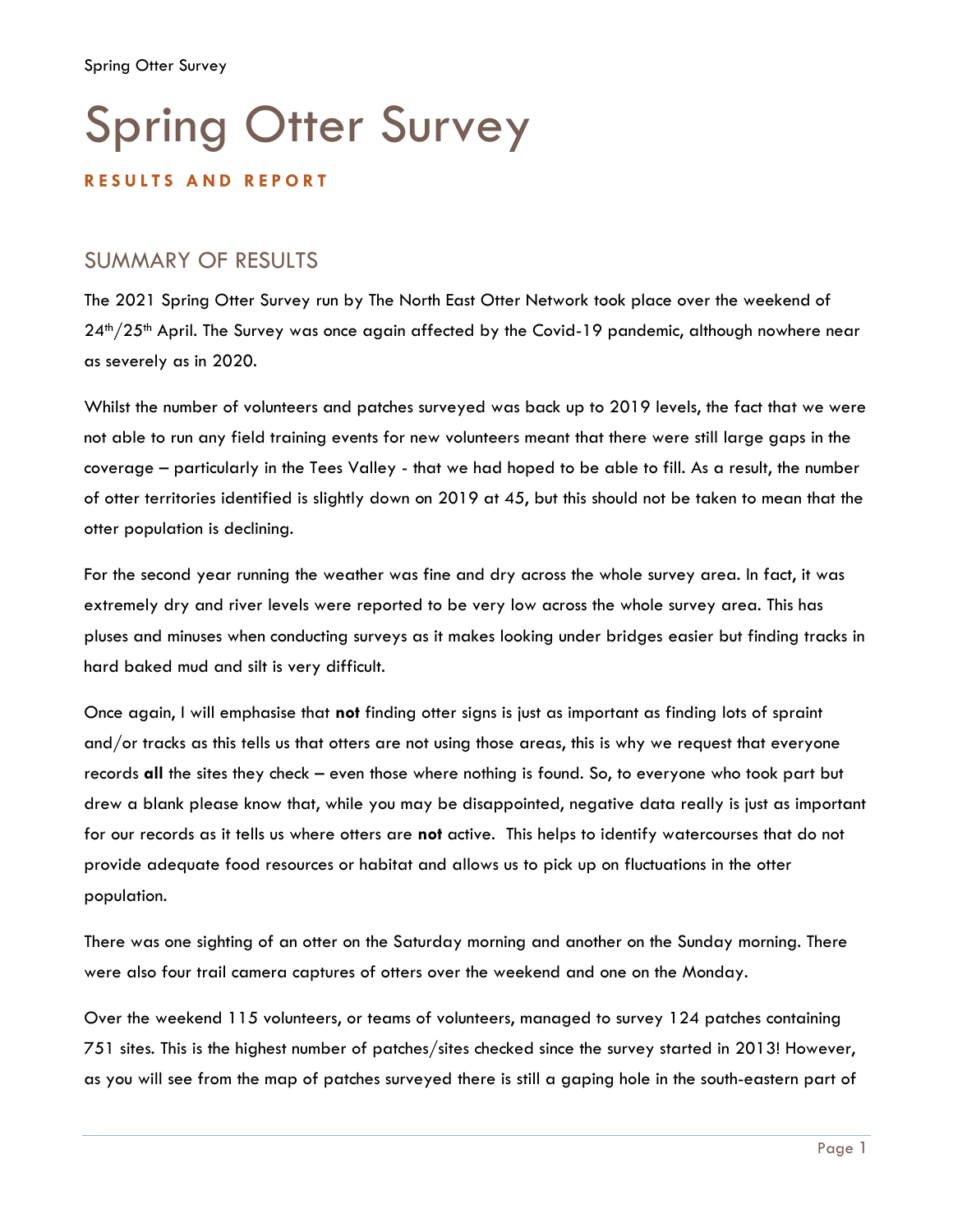the survey area, particularly in the Tees Valley, which we will endeavour to fill next year when it is hoped that training events will once more be possible.

There were also nearly 1000 records of other species recorded including plants, insects, birds, amphibians and mammals. Highlights are outlined in the table below the otter data.

## **Otter Data**

Of the 751 sites checked 398 (53%) were positive for otter signs – this is a little down on last year but is a higher percentage than for all other years. A further 10 sites had possible but inconclusive signs. There were 343 sites (46%) which were totally negative – this is a higher percentage than last year but lower than in previous years in line with the above. There were again many empty patches this year (82) due to not being able to take on untrained volunteers, but new patches were also added. It is difficult therefore, even with the large number of patches surveyed, to make direct comparisons with results from previous years. Nevertheless, we can be reasonably confident that the otter population is stable and we are getting new data on activity and movements every time we survey. This all adds to the body of knowledge we are building up.

There were 90 Day 2 'hits' (fresh signs) and as usual, many of these 'hits' were located close together in the same or neighbouring patches and so have been adjudicated as belonging to a single territory. There were also 11 sites/patches where fresh deposits were found on Day 1 but where nothing new was discovered on Day 2. These sites/patches were sufficiently isolated from the next nearest 'hit' to allow us to be reasonably confident that we were just not looking in the right place on the Sunday. The 11 sites/patches in question have therefore been adjudicated as 'Near Miss' otter territories. There were no sightings or trail camera captures in areas that were either not surveyed or where there were no 'hits', so there were no 'Reasonable Suspicion' otters this year.

Those of you who have taken part in the survey before, and have therefore read these reports, know that I always err on the side of caution when allocating 'hits' to territories and will conservatively lump fresh signs together into one territory if they are within a 5km stretch of watercourse rather than splitting them into two.

For those unfamiliar with the way the data are analysed it is important to emphasise that we are counting otter territories **not** individual animals (with the exception of visuals and trail cameras). It is likely therefore that at least some of the adjudicated territories will contain females with cubs meaning the number of actual otters will be greater than the number of territories. This really is the only way of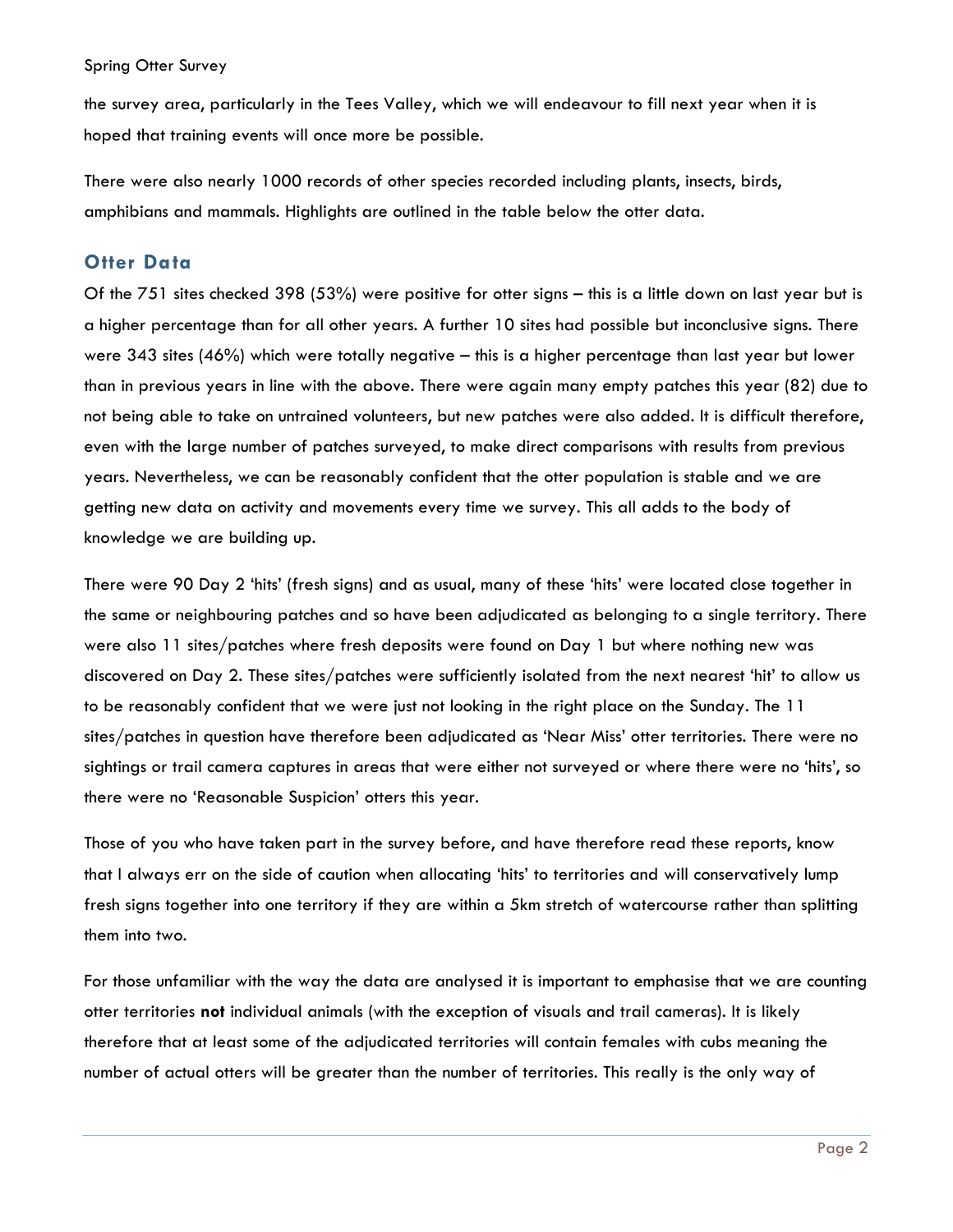getting any kind of numerical data when surveying for otters which are an elusive, wide-ranging, cryptic animal with no easily identifiable markings.

You will see in the results table that the number of estimated territories this year is 45. This is considerably higher than last year (when coverage was severely curtailed) but is a little lower than 2019. So, while this year's results are much more in line with pre-Covid surveys, the gaps in coverage mean it is reasonable to assume that this is an underestimate of the number of territories in the survey area.

#### **Other species**

Nearly 200 species of birds, mammals, amphibians, fish, insects and plants were recorded in addition to otter signs this year. This is easily a new record.

The most unusual sighting was of an Emu in Weardale – just taking a stroll down the road, that was certainly a first!

Other notable records included 4 fox cubs seen on the Saturday morning - also in Weardale; 3 visuals of Mink - plus17 further records of scat/tracks; 19 Roe Deer sightings; 1 Barn Owl visual; 51 Dipper records – including several nesting pairs; 14 Buzzard and 9 Kingfisher sightings.





*Photo: Sylvia Cleasby Photo: Lynda Bentley*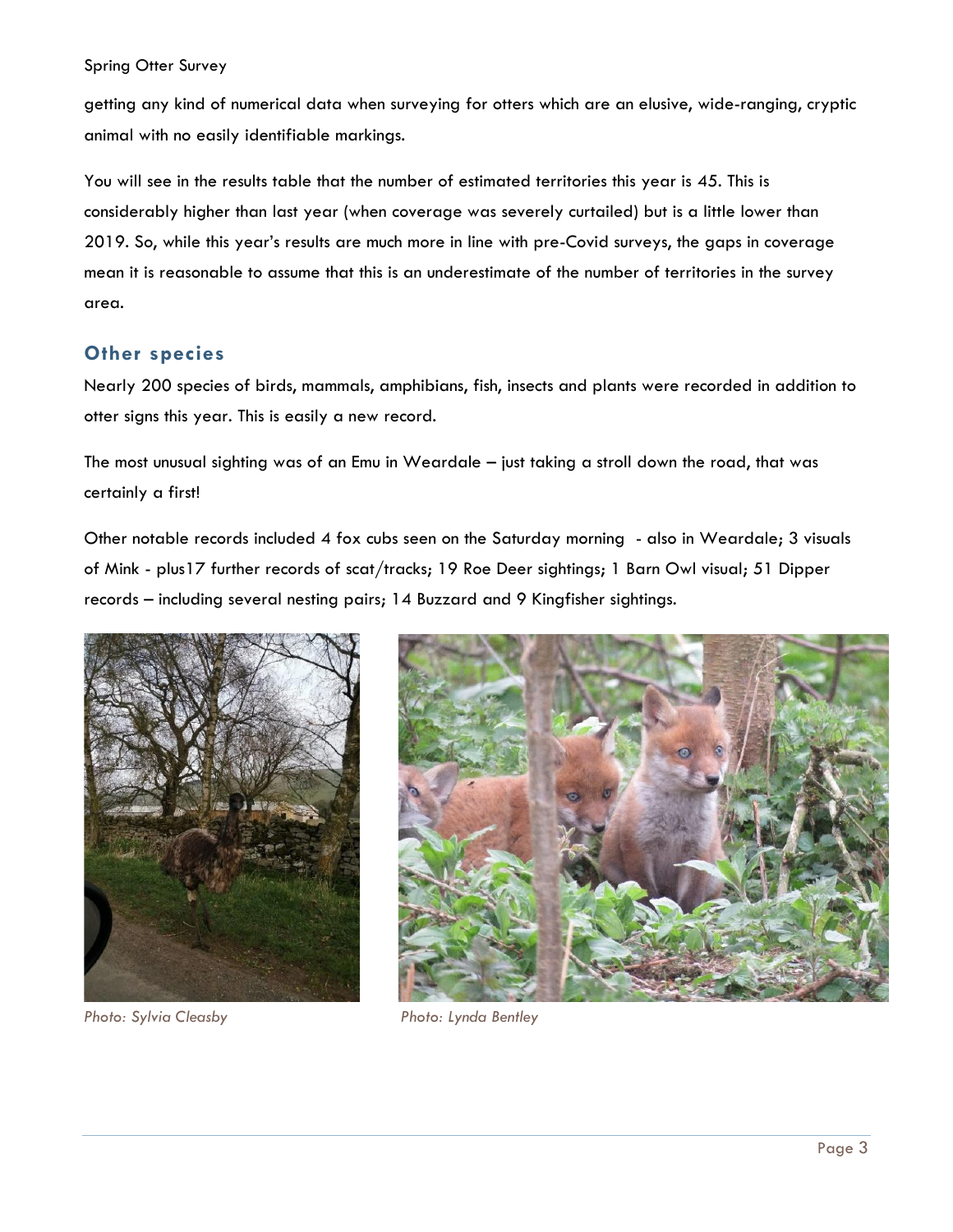Maps and tables outlining the data are displayed on the following pages. You will see that this year I have broken the patches/territories located down into operational catchments rather than the larger management catchment categories. When we started this survey in 2013 nearly all our patches were in the Wear and Tees catchments, but our expansion in recent years means that it now makes more sense to break the results down into smaller categories.

As always a huge thank you to everyone who took part this year – we really could not do this without you.

If anyone would like to ask any questions, please contact me through the Otter Network at [otters.northeast@gmail.com](mailto:otters.northeast@gmail.com)

Dr Vivien Kent – The Otter Network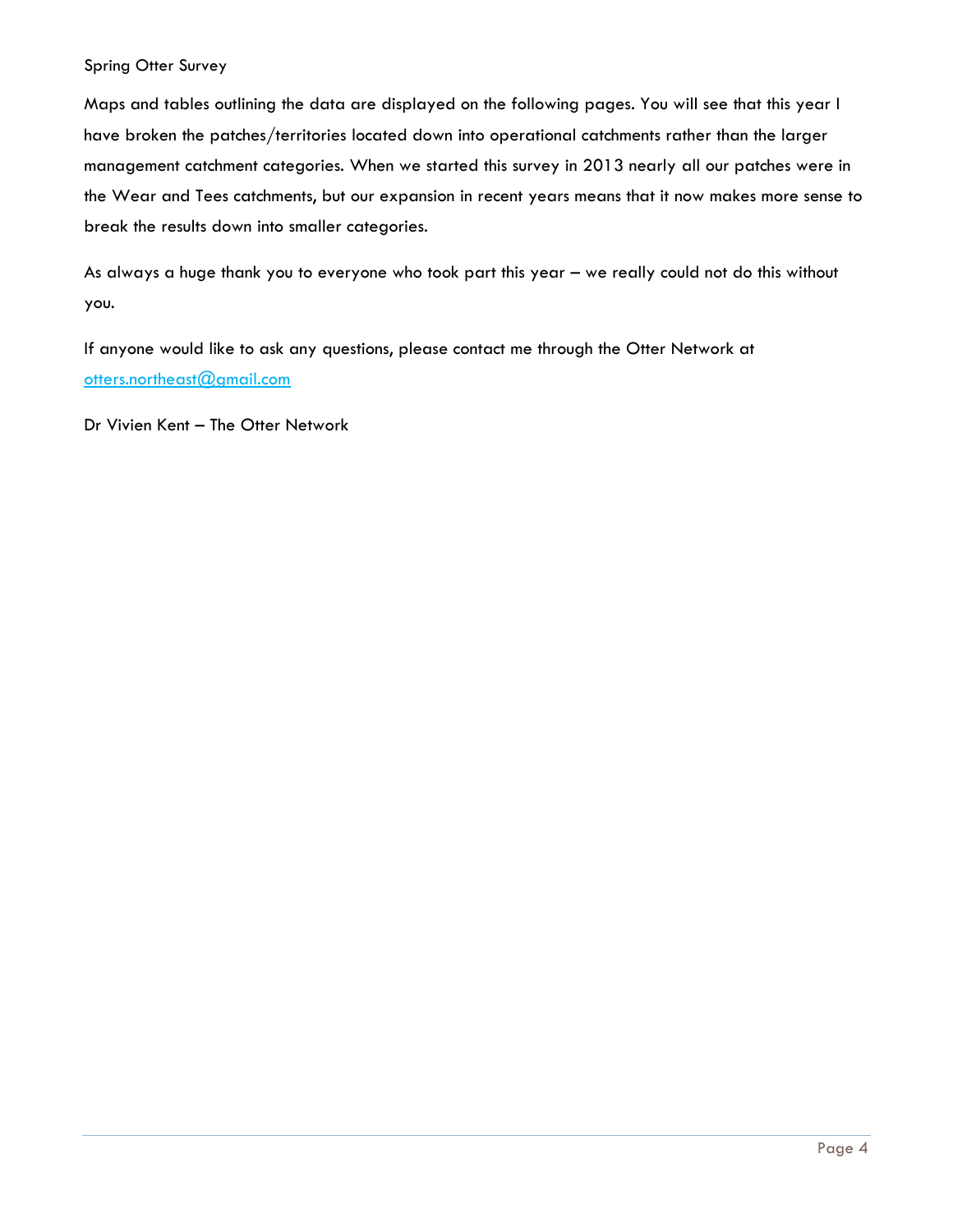## **Maps, Tables & Charts**



**Figure 1**. Map showing surveyed patches and all positive sites in 2021 survey



**Figure 2**. Map showing Day 2 'hits' with adjudicated territory numbers and 'near miss' otters.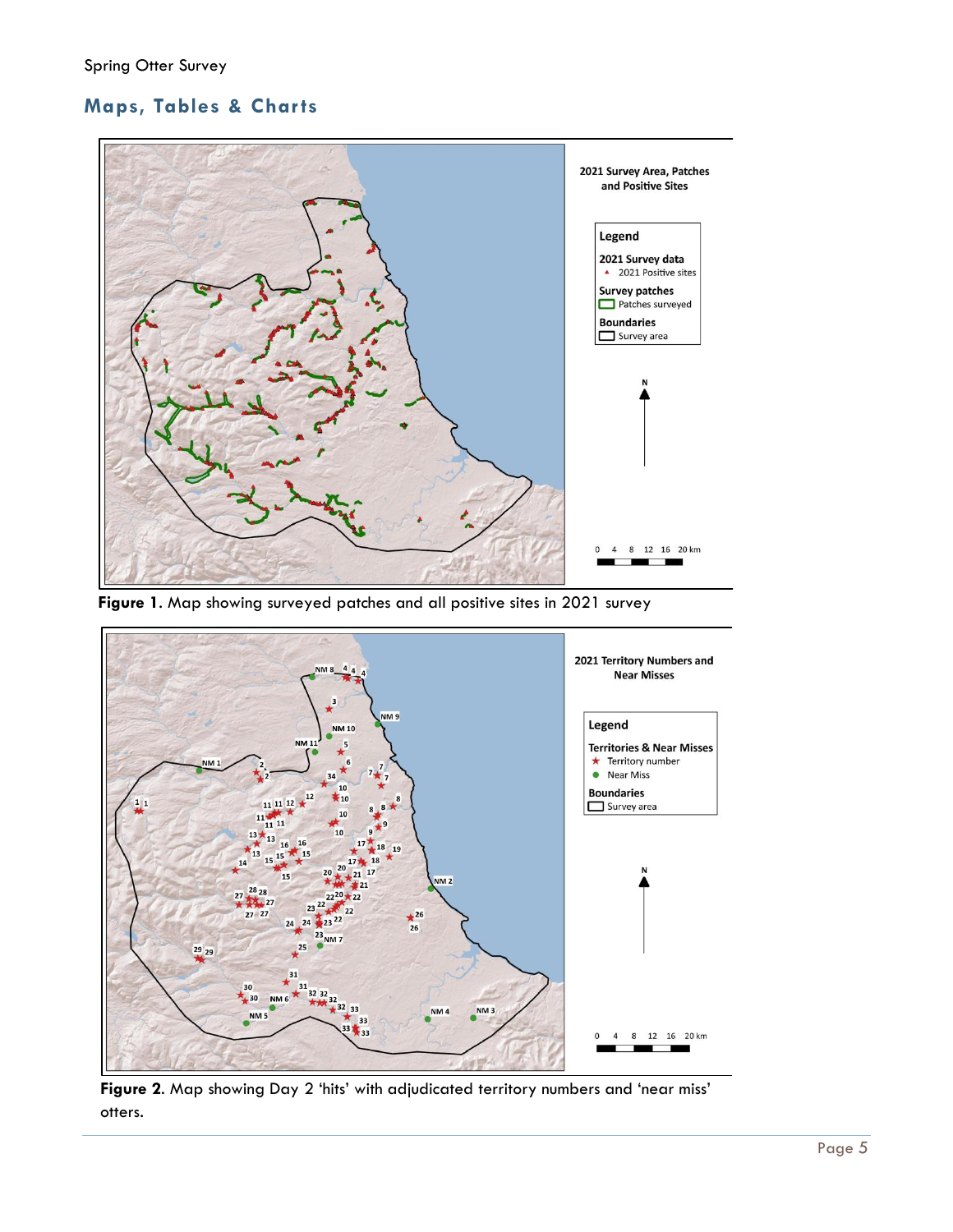| <b>Catchment</b>                | <b>Patches</b> | <b>Sites</b>   | <b>Negative sites</b> | <b>Positives</b><br>(possibles) | <b>Hits</b>    | <b>NM &amp; RS</b> | <b>Territories</b>      |
|---------------------------------|----------------|----------------|-----------------------|---------------------------------|----------------|--------------------|-------------------------|
| <b>Allen</b>                    | 9              | 47             | 23                    | 22(2)                           | $\overline{2}$ | $\mathbf 0$        | $\mathbf{1}$            |
| <b>Blyth</b>                    | $\overline{2}$ | 9              | 3                     | 6                               | 0              | $\mathbf{1}$       | 0                       |
| <b>Blyth Estuary</b>            | $\overline{2}$ | 8              | 6                     | $\overline{2}$                  | 1              | $\Omega$           | $\mathbf{1}$            |
| <b>Browney</b>                  | 7              | 46             | 7                     | 39                              | 11             | 0                  | 3                       |
| <b>Derwent Tyne</b>             | 10             | 59             | 13                    | 46                              | 10             | $\mathbf 0$        | $\overline{\mathbf{3}}$ |
| <b>Gaunless</b>                 | 3              | 25             | 7                     | 18                              | 1              | 1                  | $\mathbf{1}$            |
| Leven                           | $\overline{2}$ | 10             | 8                     | $\overline{2}$                  | $\mathbf 0$    | 1                  | $\mathbf 0$             |
| <b>North Tyne</b>               | 1              | $\overline{2}$ | $\overline{2}$        | $\Omega$                        | 0              | 0                  | 0                       |
| <b>Seaham Peterlee</b><br>Coast | 1              | 11             | 10                    | 1                               | 0              | $\mathbf{1}$       | $\mathbf 0$             |
| <b>Skerne</b>                   | 3              | 13             | 6                     | $\overline{7}$                  | $\overline{2}$ | 0                  | $\mathbf{1}$            |
| <b>South Tyne</b>               | $\mathbf{1}$   | 5              | 3                     | $\overline{2}$                  | $\mathbf 0$    | $\mathbf{1}$       | $\mathbf 0$             |
| <b>Tees</b>                     | 22             | 109            | 46                    | 60(3)                           | 14             | 4                  | 5                       |
| <b>Tyne</b>                     | 23             | 131            | 80                    | 49(1)                           | 12             | $\mathbf{1}$       | 6                       |
| <b>Wansbeck</b>                 | $\overline{2}$ | 12             | 3                     | 9                               | 3              | $\mathbf{1}$       | $\mathbf{1}$            |
| Wear                            | 41             | 264            | 126                   | 135                             | 34             | $\Omega$           | 12                      |
| <b>Totals</b>                   | 129*           | 751            | 343                   | 398 (6)                         | 90             | 11                 | 34                      |

## **Table 1. 2021 Otter survey data**

\*Several patches cover more than one catchment area.

### **Table 2. 2021 Summary**

| Surveyed patches                     | 174 |
|--------------------------------------|-----|
| <b>Empty patches</b>                 | 82  |
| Otter territories located            | 34  |
| Reasonable suspicion/near misses     | 11  |
| <b>Total Adjudicated territories</b> |     |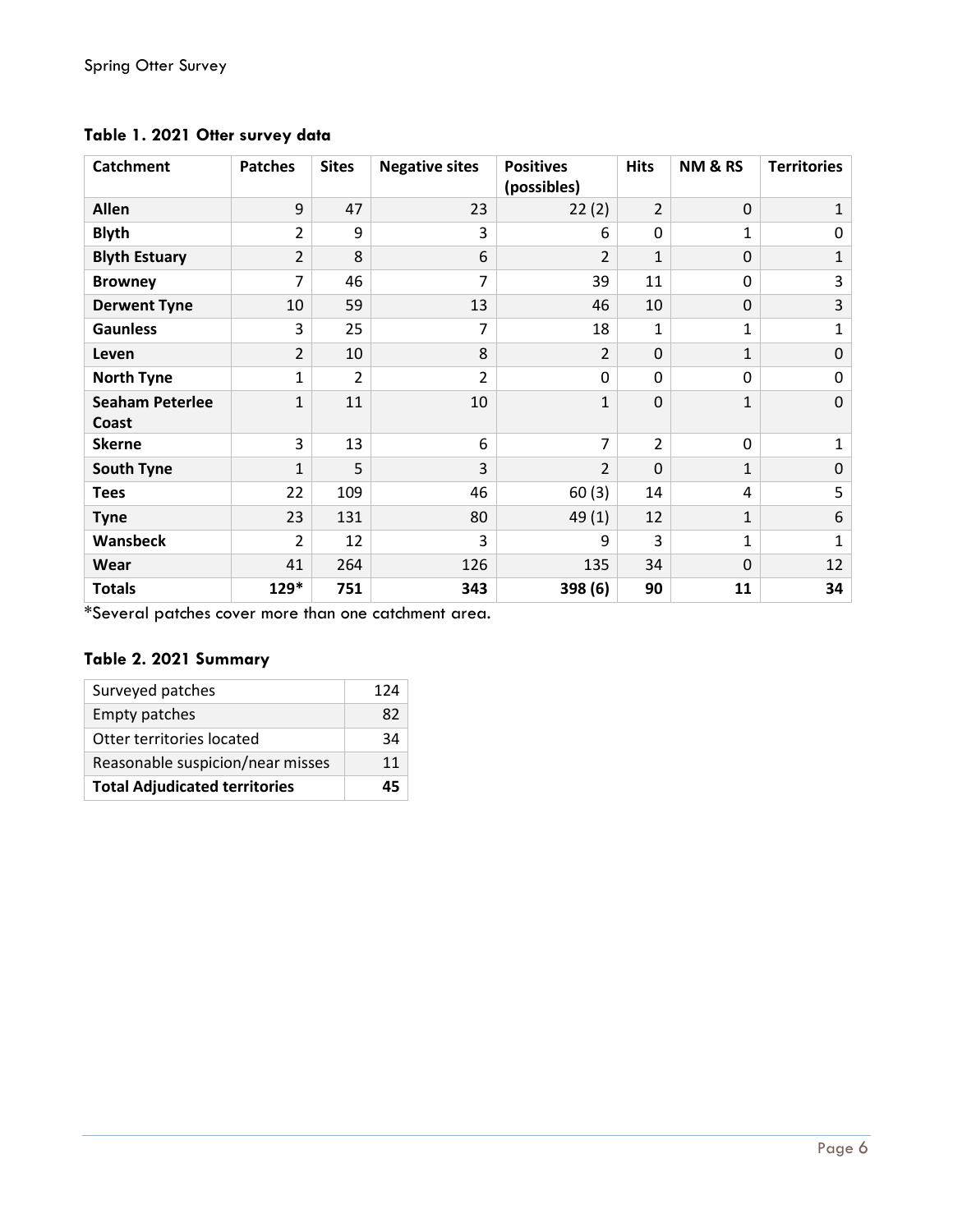|                                                           | 2013 | 2014 | 2015 | 2016 | 2017 | 2018 | 2019 | 2020 | 2021 |
|-----------------------------------------------------------|------|------|------|------|------|------|------|------|------|
| <b>Patches</b>                                            | 93   | 100  | 112  | 119  | 115  | 94   | 123  | 87   | 124  |
| <b>Total sites</b>                                        | 517  | 588  | 608  | 644  | 629  | 516  | 681  | 456  | 751  |
| <b>Sites positive</b>                                     | 216  | 212  | 260  | 281  | 272  | 224  | 281  | 259  | 398  |
| % sites positive                                          | 42   | 36   | 42   | 44   | 43   | 43   | 41   | 57   | 53   |
| % sites negative                                          | 56   | 60   | 53   | 53   | 54   | 53   | 56   | 41   | 46   |
| <b>Hits</b>                                               | 59   | 67   | 56   | 78   | 70   | 55   | 82   | 48   | 90   |
| <b>Located territories</b>                                | 26   | 29   | 27   | 30   | 32   | 24   | 39   | 20   | 34   |
| NM/RS                                                     | 3    | 6    | 9    | 5    | 6    | 5    | 8    | 11   | 11   |
| <b>Adjudicated territories</b>                            | 29   | 35   | 36   | 35   | 37   | 29   | 47   | 31   | 45   |
| <b>Adjudicated territories old</b><br>survey area (VC 66) |      |      |      |      |      |      | 40   |      |      |

#### **Table 3. All surveys summary**



**Figure 3.** Adjudicated otter territories in nine annual surveys. From 2019 the survey was conducted over a larger area than previous years The 2020 survey was severely curtailed by Covid-19 restrictions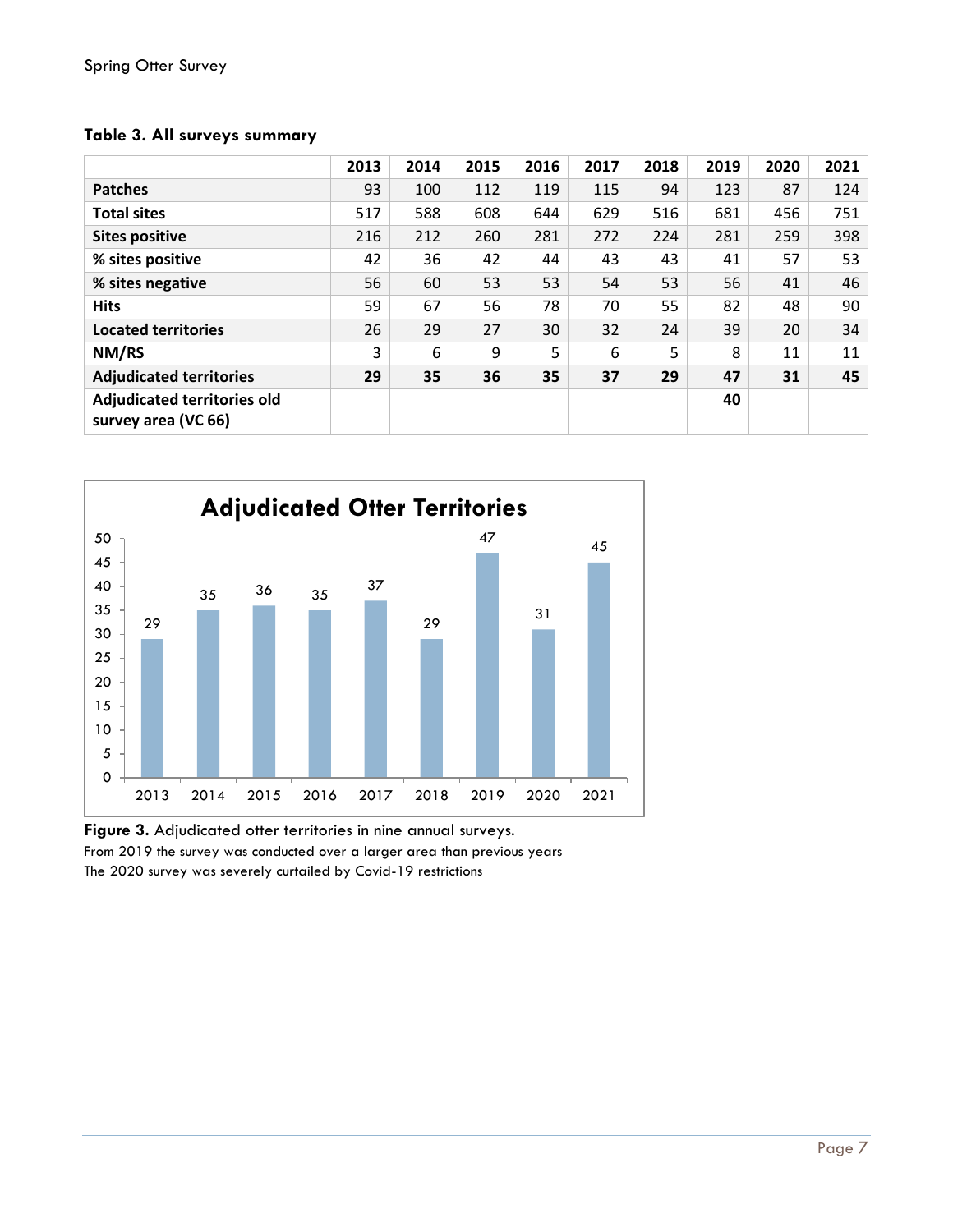## **Other Species Selected Records**

|              | <b>Species</b>             | No of Records*   |  |
|--------------|----------------------------|------------------|--|
| <b>Birds</b> | Avocet                     | 1                |  |
|              | <b>Black Grouse</b>        | $\mathbf{1}$     |  |
|              | <b>Blackbird</b>           | $\overline{11}$  |  |
|              | Blackcap                   | $\overline{12}$  |  |
|              | <b>Black-tailed Godwit</b> | 1                |  |
|              | <b>Blue Tit</b>            | 8                |  |
|              | <b>Bullfinch</b>           | 6                |  |
|              | Buzzard                    | 14               |  |
|              | Chaffinch                  | 11               |  |
|              | Chiffchaff                 | $\overline{24}$  |  |
|              | Coal Tit                   | 7                |  |
|              | Common Sandpiper           | 16               |  |
|              | Common Snipe               | $\overline{2}$   |  |
|              | Common Whitethroat         | $\overline{4}$   |  |
|              | Cuckoo                     | 1                |  |
|              | Curlew                     | 16               |  |
|              | Dipper                     | 51               |  |
|              | Dunlin                     | $\overline{2}$   |  |
|              | Dunnock                    | 6                |  |
|              | Golden Plover              | 3                |  |
|              | Goldfinch                  | 9                |  |
|              | Goosander                  | 17               |  |
|              | <b>Great Crested Grebe</b> | $\mathbf{1}$     |  |
|              | Great-Spotted Woodpecker   | 9                |  |
|              | <b>Great Tit</b>           | $\overline{11}$  |  |
|              | Green Woodpecker           | $\mathbf{1}$     |  |
|              | Greenfinch                 | $\boldsymbol{2}$ |  |
|              | Grey Heron                 | 26               |  |
|              | <b>Grey Partridge</b>      | $\mathbf{1}$     |  |
|              | <b>Grey Wagtail</b>        | 32               |  |
|              | <b>Greylag Goose</b>       | 11               |  |
|              | <b>House Martin</b>        | $\overline{2}$   |  |
|              | <b>House Sparrow</b>       | $\overline{3}$   |  |
|              | Jay                        | $\overline{5}$   |  |
|              | Kestrel                    | 8                |  |
|              | Kingfisher                 | 9                |  |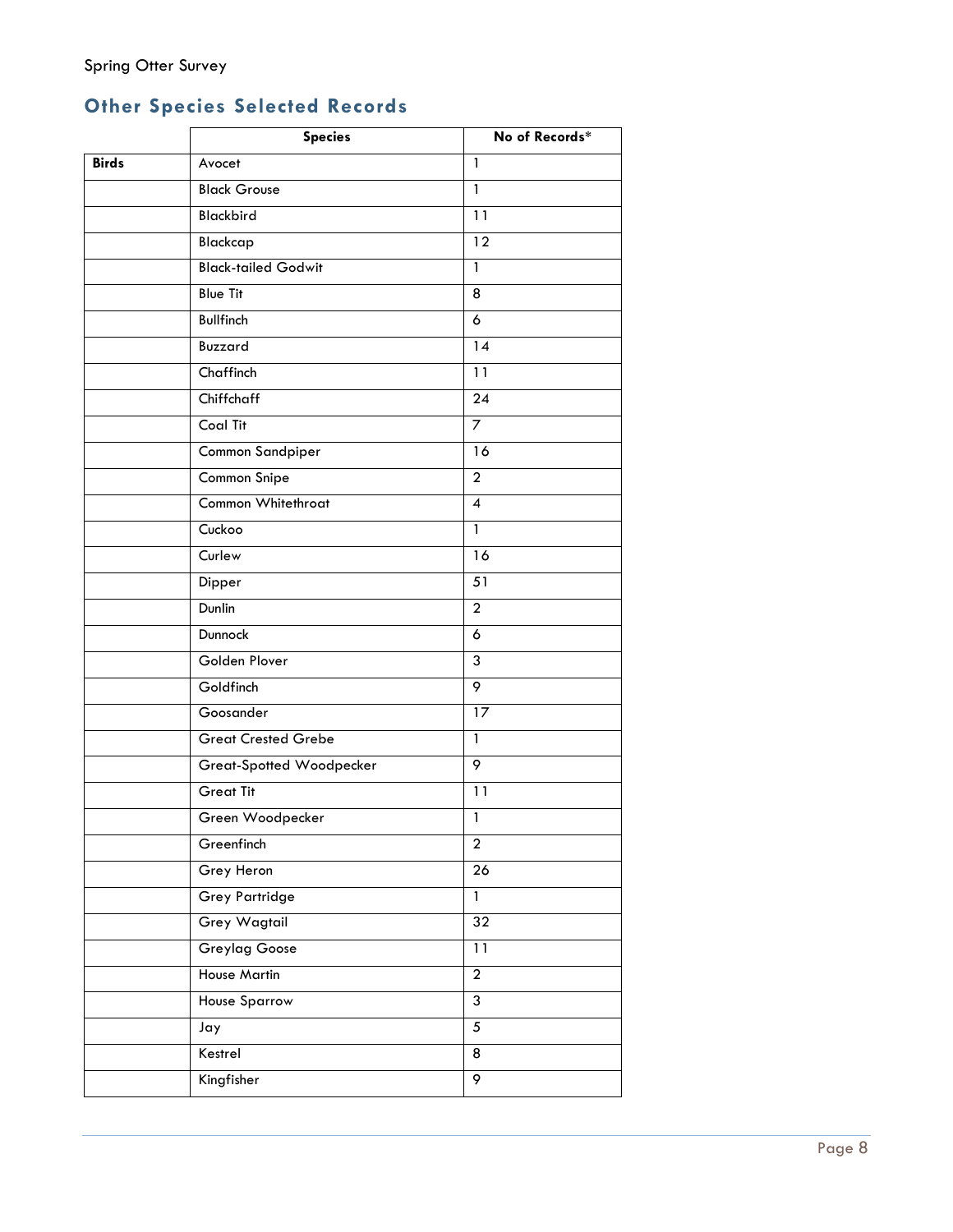| Lapwing              | 11                       |
|----------------------|--------------------------|
| Linnet               | $\mathbf{1}$             |
| Little Egret         | $\overline{2}$           |
| Little-ringed Plover | $\mathbf{1}$             |
| Long-tailed Tit      | $\overline{\mathcal{A}}$ |
| Mandarin Duck        | 4                        |
| Marsh/Willow Tit     | 5                        |
| Meadow Pipit         | $\overline{a}$           |
| Mistle Thrush        | $\overline{\mathcal{A}}$ |
| Mute Swan            | 16                       |
| Nightjar             | $\overline{1}$           |
| Nuthatch             | $\overline{\mathcal{A}}$ |
| Oystercatcher        | $\overline{23}$          |
| Pied Flycatcher      | $\mathbf{1}$             |
| Pied Wagtail         | 12                       |
| Raven                | $\mathbf{1}$             |
| <b>Red Grouse</b>    | $\mathbf{1}$             |
| <b>Red Kite</b>      | $\mathbf{1}$             |
| Redshank             | $\overline{\mathbf{4}}$  |
| <b>Reed Bunting</b>  | 6                        |
| <b>Ringed Plover</b> | $\mathbf{1}$             |
| Robin                | 8                        |
| Rook                 | $\mathbf{1}$             |
| Ruddy Shelduck       | $\mathbf{1}$             |
| Sandmartin           | 12                       |
| Sedge Warbler        | $\mathbf{1}$             |
| Shelduck             | 5                        |
| Shoveler             | $\mathbf{1}$             |
| Skylark              | $\overline{5}$           |
| Song Thrush          | $\overline{8}$           |
| Sparrowhawk          | $\overline{5}$           |
| Swallow              | $\overline{7}$           |
| Tawny Owl            | $\mathbf{1}$             |
| Teal                 | $\overline{2}$           |
| Treecreeper          | 6                        |
| <b>Tree Sparrow</b>  | $\mathbf{1}$             |
| <b>Tufted Duck</b>   | $\pmb{4}$                |
| Wigeon               | $\overline{2}$           |